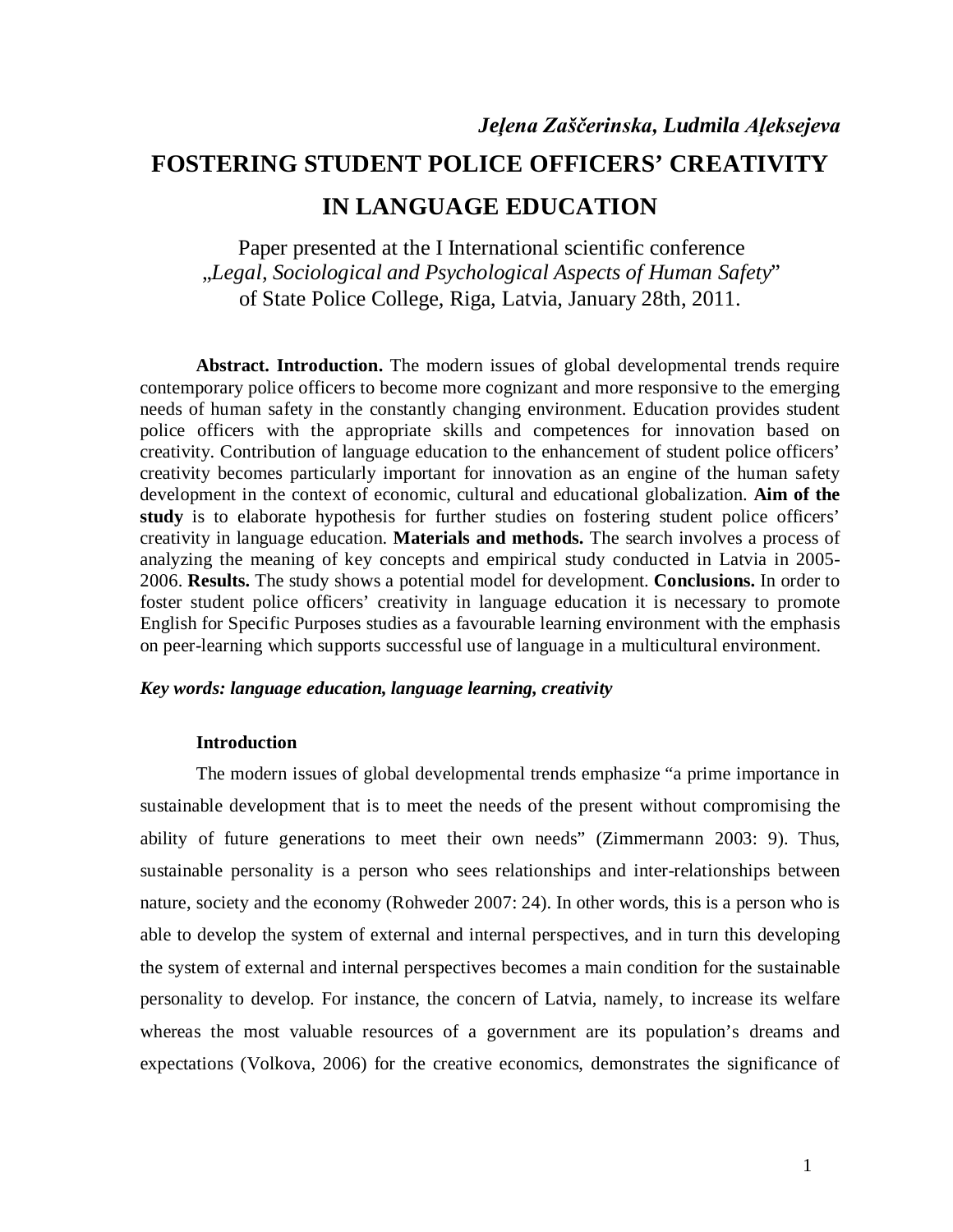developing the system of external and internal perspectives for the development of humans, institutions and society.

The approach of the development of the system of external and internal perspectives highlighted in Figure 1 (Ahrens, Zaščerinska 2010: 181) is applicable to the present research on fostering student police officers' creativity in language education.



*Figure 1:* **Development of the system of external and internal perspectives**

The subject-content structure of the system of two perspectives, namely, external and internal, is highlighted in Figure 1 by Ahrens and Zaščerinska (Ahrens, Zaščerinska 2010: 181).

For the process of the individual sustainable development the unifying phase of external and internal perspectives is emphasized by Čehlova (Čehlova 2002: 9) as depicted in Figure 1.

The methodological foundation of the present research is formed by the System-Constructivist Theory based on (Maslo 2006: 39) Parsons's system theory (Parsons 1976: 9- 30) on any activity as a system, Luhmann's theory (Luhmann 1988: 1-14) on communication as a system, theory of symbolic interactionalism (Mead 1973; Goffman 1977) and theory of subjectivism (Groeben 1986).

The System-Constructivist approach to learning introduced by Reich (Reich 2005) emphasizes that human being's point of view depends on the subjective aspect: everyone has his/her own system of external and internal perspectives as shown in Figure 1 that is a complex open system, and experience plays the central role in a knowledge construction process (Maslo 2007: 39).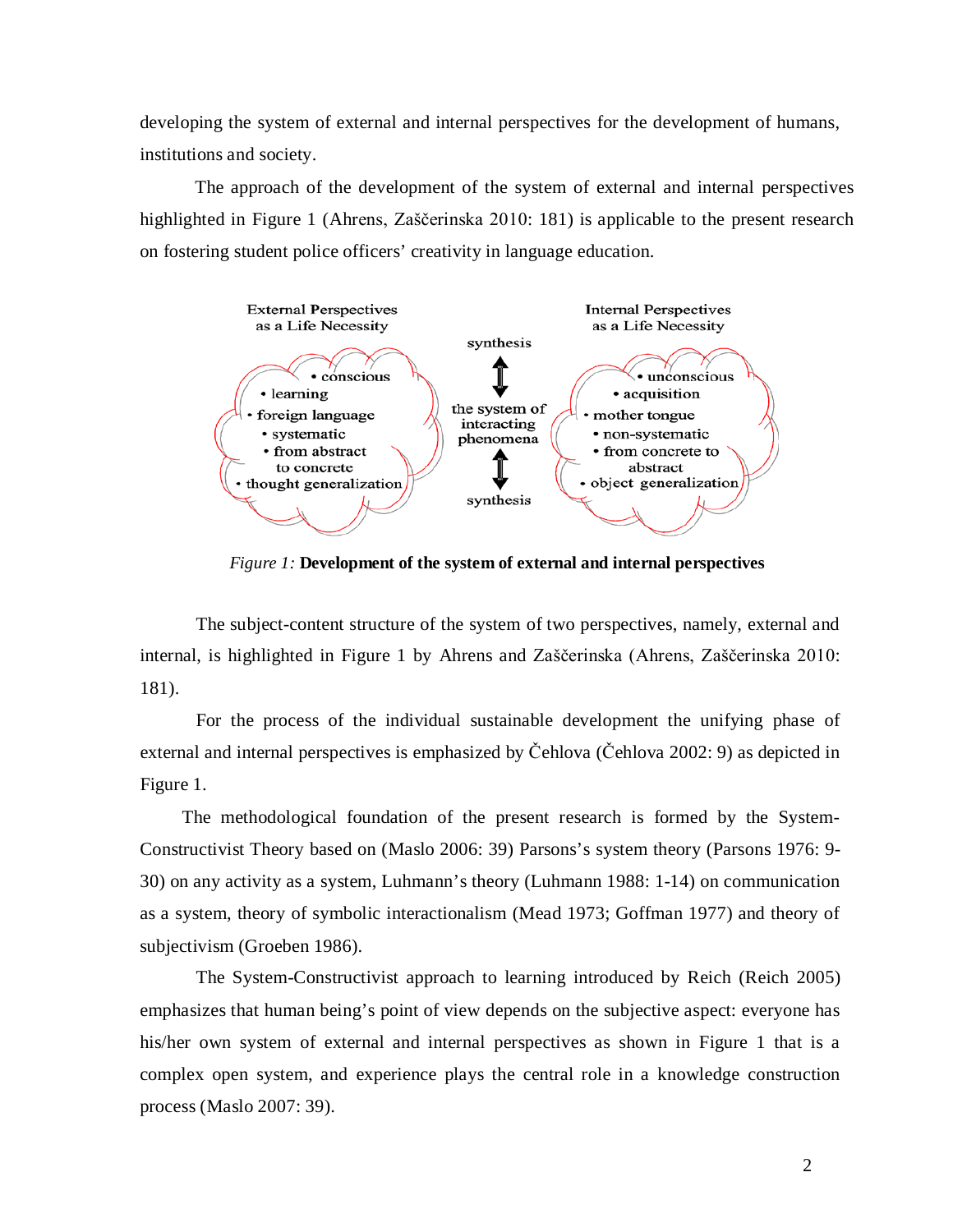Aim of the study is to analyze fostering student police officers' creativity in language education and to elaborate hypothesis for further studies.

The search for language education for fostering creativity involves a process of analyzing the meaning of key concepts, namely, *language education and language learning*. Moreover, the study demonstrates how the key concepts are related to the idea of *creativity.* The study shows a potential model for development indicating how the steps of the process are related following a logical chain: language education  $\rightarrow$  language learning  $\rightarrow$  language learning and creativity  $\rightarrow$  creative language learning  $\rightarrow$  empirical study in a multicultural environment.

## **1. Theoretical Framework**

Language education or the languages of education is an overarching concept for language as a subject, language across the curriculum and foreign languages (Aase 2006: 4) thereby developing the system of external and internal perspectives.

Language education is formed by a stable understanding of the unity of all language pointed out by Robbins (Robbins 2007: 49), namely, language as a subject, language across the curriculum and foreign languages, that are linked, united in various ways, forming a whole (Robbins 2007: 51), thereby developing the system of external and internal perspectives. Language education is based on language development and, consequently, learning.

The process of language development coincides with the creative process (Мельникова 2003: 263). Moreover, language learning as the basis of language education is a creative process (Surkova 2001: 303). Thus, language learning is an opportunity for creativity.

The search for language learning reveals that language education following the traditional stimulus-response model based on behaviorism lead to the learner-centred approach. Hence, creative language learning in language education based on the Theory of the zone of proximal development (Vigotskis 2002: 202-275) and quasi-autonomous development (Цукерман, Елизарова, Фрумина, Чудинова 1993: 35) is provided by English for Specific Purposes studies as the quasi-autonomous zone (Zaščerinska 2009) where an individual is located between his/her levels of actual and proximal development being able to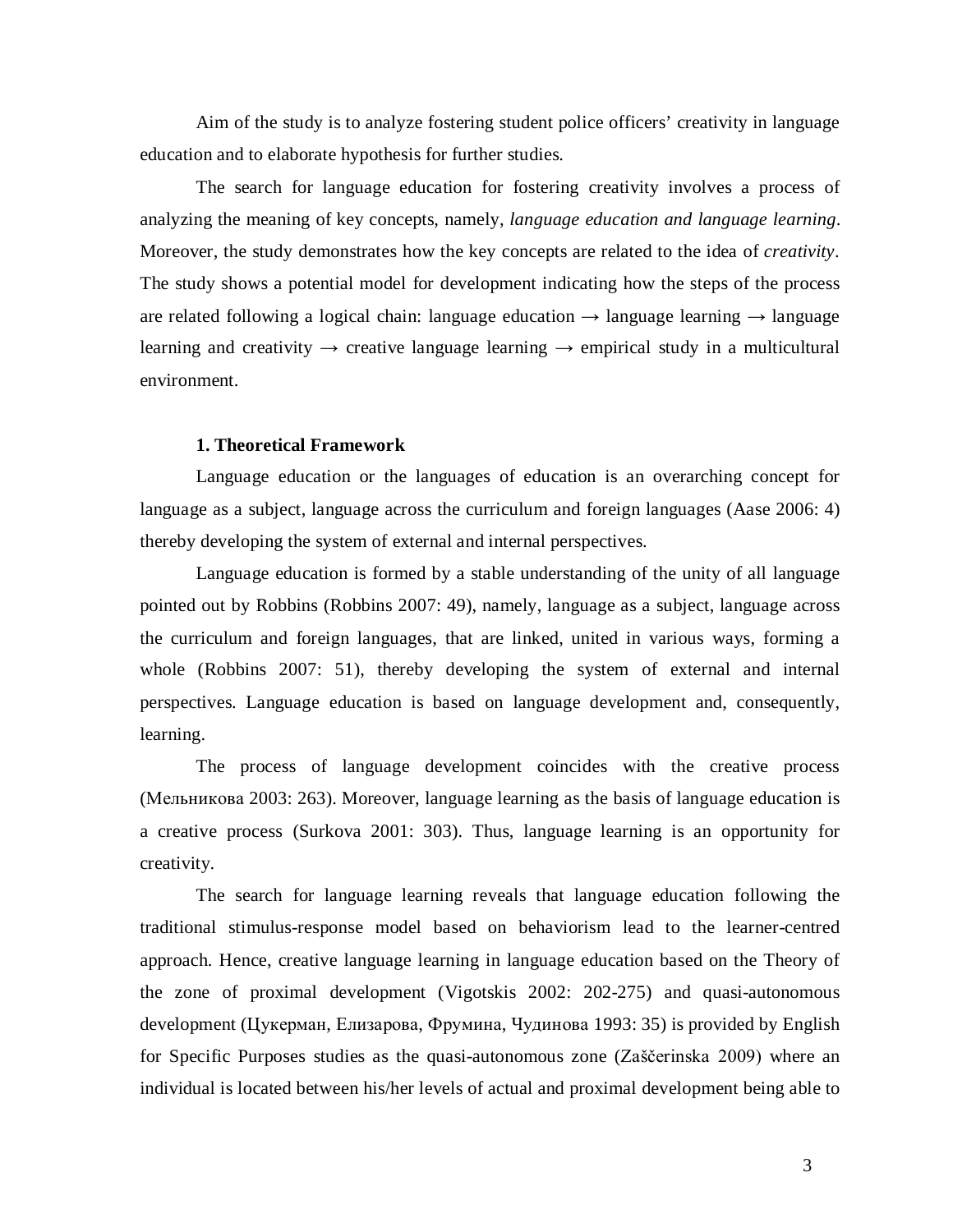implement a certain activity, for example, to use his/her communicative competence, at a certain level with other's particular assistance (Цукерман, Елизарова, Фрумина, Чудинова, 1993: 35) that implies peer learning (T. Myllet, R, Gluck, 2004, p. 7).

## **2. Research Design**

The present research was conducted during the implementation of English for Specific Purposes studies in the *English as a foreign language* course within the education program *Police work* with the qualification *Rank and file police officer* of Police Academy of Latvia in 2005-2006 to examine efficiency of English for Specific Purposes studies for the development of student police officers' communicative competence in order to promote the quality of studies. Its topicality is determined by ever-increasing flow of information in which an important role is laid to the communicative competence to get information and gain experience. The research question is as follows: has the educator's contribution been efficient to promote the development of students' communicative competence?

The aim of the *English as a foreign language* course is to improve students' communicative competence for the participation in international research activities widening the students' social experience, namely, experience in social interaction and cognitive activity.

The subjects of the present research are 22 respondents, namely, two language educators and 20 student police officers. The group consisted of 14 males and six females which is a typical representation to the proportion of male and female students in the police in Latvia. The age of the sample was from 18 to 25. The respondents represent different upbringing backgrounds and diverse educational approaches (Gulbe 2008: 79). 15 respondents had certain expectations from the *English as a foreign language* course, which were demonstrated in the answer to the question why they had chosen to participate in this study. The use of communicative competence in the studies was one of the answers. English is a foreign language for all the students in the group. In accordance with the students' selfevaluation the levels of English for Specific Purposes in the pre-survey are presented as follows:

- one student gained Level 1 (very low),
- four students reached Level 2 (low),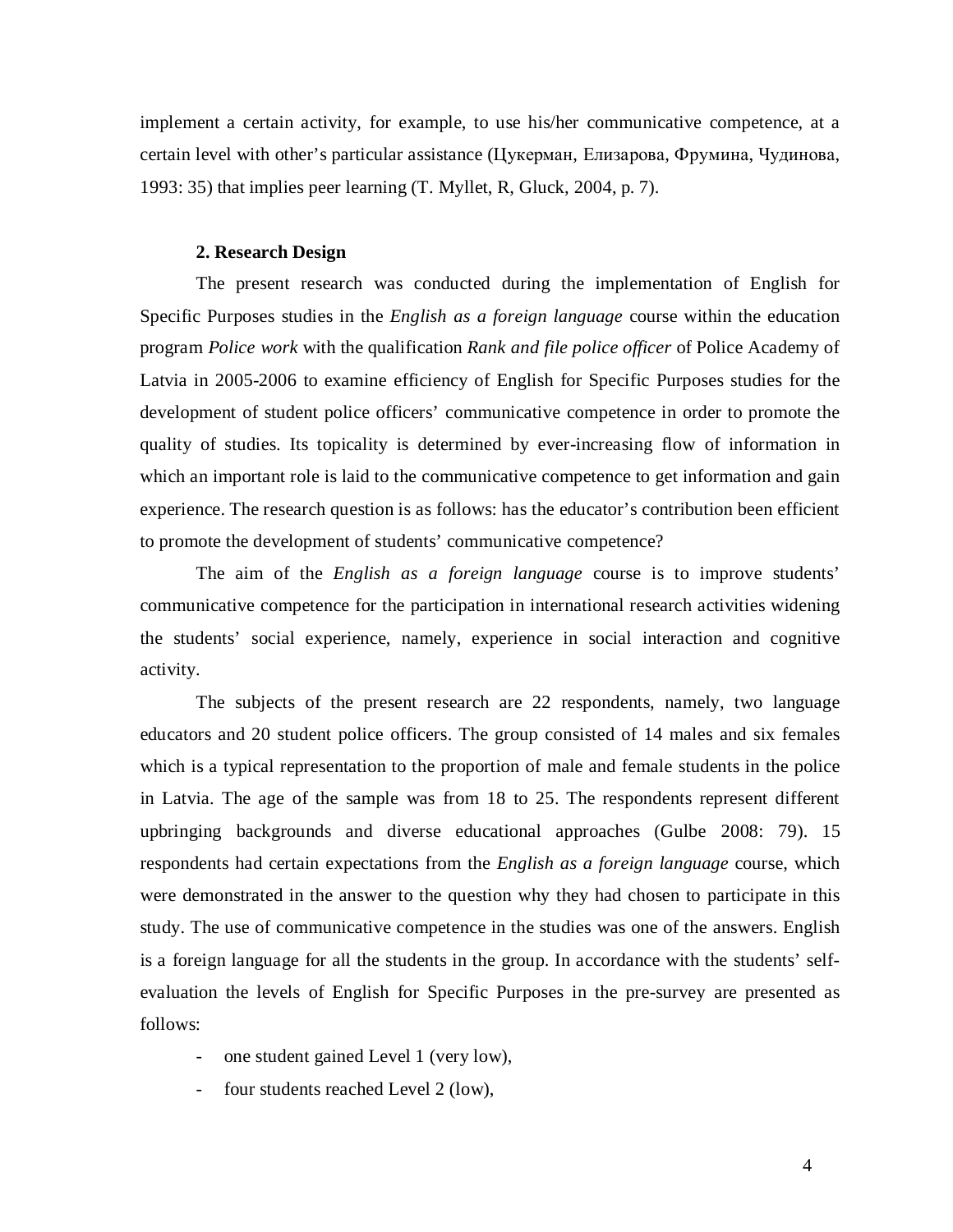- eight students had Level 3 (critical),
- three students obtained Level 4 (average) and
- four students took Level 5 (optimal).

The students' mother tongues considered to contribute to the successful foreign language learning and to become an instrument of bringing the students together more closely under certain conditions, namely, appropriate materials, teaching/learning methods and forms, motivation and friendly positioning of the language educator (Abasheva 2010: 431) are as follows: Latvian for 14 students and Russian for six students.

Moreover, the paradigm shift from focusing on macro-cultures to micro-cultures (family culture, school culture, class culture, professional culture, gender culture, culture of interest groups, political groups/parties, generation) leads to a new perspective: people behave being influenced by identification with different groups, not only one group (Dirba 2007: 108). Thus, the group of 20 student police officers is multicultural.

An explorative research has been used in the research. The study consisted of the following stages: exploration of the contexts of language education for fostering creativity in Latvia through thorough analysis of the documents, analysis of the students' evaluation, data processing, analysis and data interpretation and analysis of the results and elaboration of conclusions and hypothesis for further studies.

## **3. Findings of the Empirical Study**

The findings of the present research allow drawing conclusions on the efficiency of English for Specific Purposes studies applied to enhance the communicative competence of 20 student police officers.

Regarding *quality assurance* it is evident that the students' communicative competence has been enriched, namely,

- one student from Level 1 (very low) to Level 3 (critical),
- one student from Level 2 (low) to Level 3 (critical),
- three students from Level 2 (low) to Level 4 (average),
- one student from Level 3 (critical) to Level 4 (average),
- five students from Level 3 (critical) to Level 5 (optimal),
- two students from Level 3 (critical) to Level 6 (high),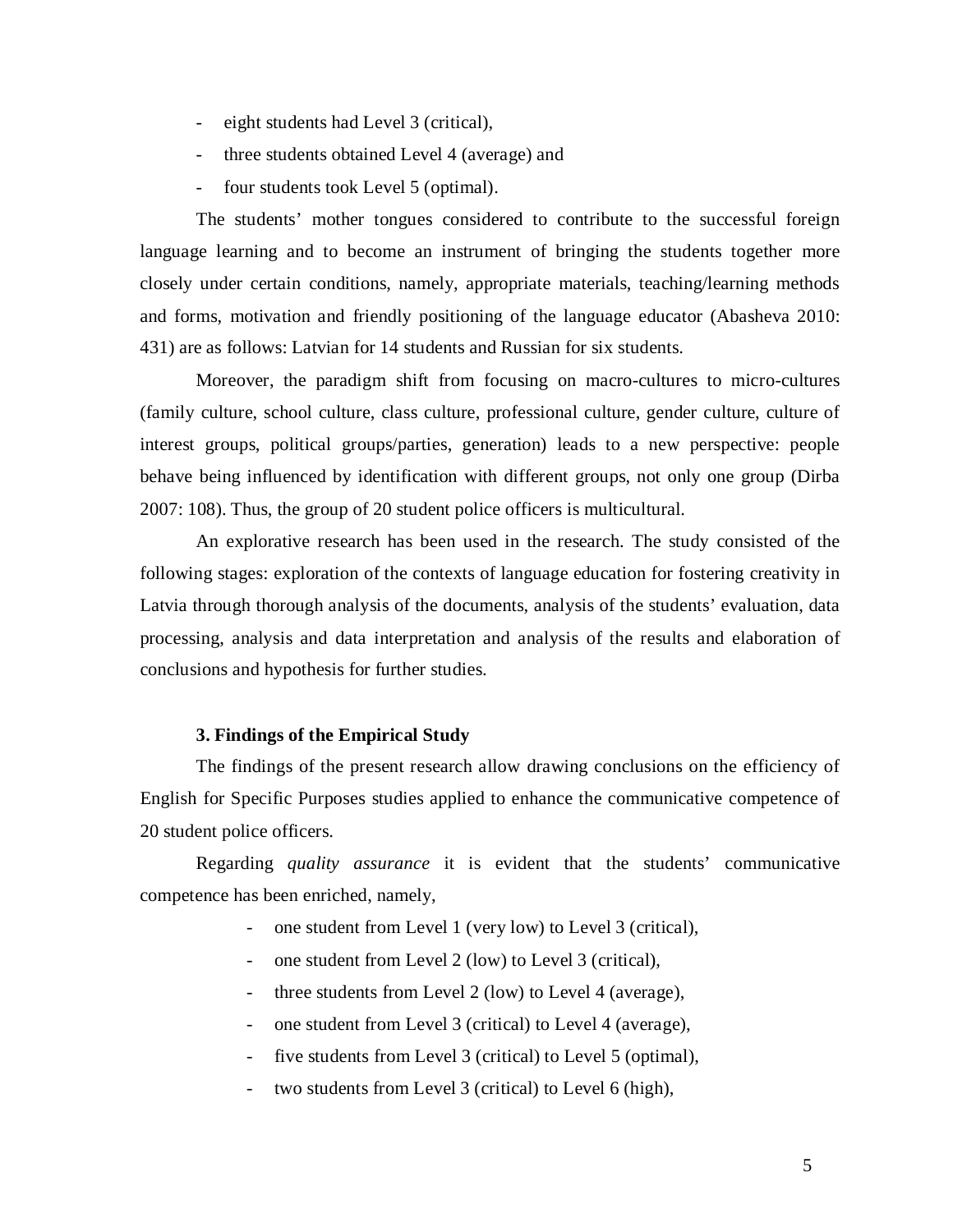- one student from Level 4 (average) to Level 5 (optimal),
- two students from Level 4 (average) to Level 6 (high),
- one student remained at the same Level 5 (optimal) and
- three students from Level 5 (optimal) to Level 6 (high).

The students have gained their social experience for the development of the communicative competence, and, thus, the social experience changed into the means of gaining new opportunities and advantages. Irrespective of levels in the students' initial language capacity and different combination of languages, English for Specific Purposes studies have become an effective means of acquiring social experience by the students and has served as a motivating factor to continue language learning in order to improve their communicative competence. The provided support for students, namely, English for Specific Purposes studies, resulted in the improved students' communicative competence.

Regarding *effectiveness of the educator's contribution to the students' communicative competence* it is evident that the students widened their experience in interaction thereby developing the system of external and internal perspectives with the implementation of English for Specific Purposes studies. Most of the students' expressions of the selfevaluation of the research results are positive. Hence, the students' social experience and attitude are positive. That shows that experience and environment influence the studies and the communicative competence.

Data validity has been provided by the method and data triangulation whereas the validity of the qualitative evaluation research has been shown by the use of the mixed methods' approach to the data processing and analysis. Validity and reliability of the research results have been demonstrated by involving other researchers into the empirical study in several stages of the conducted research. As well as the external validity has been revealed by the international co-operation, namely, working out this paper in co-operation with the international colleagues and this paper's positive assessment by the international colleagues on the basis of co-operation between the universities, participation in doctoral workshops given by the international colleagues, presentations of the research in a group of doctoral students and use of individual consultations given by Western researchers. Therein, the researchers' external evaluation validates the findings of the present research on English for Specific Purposes studies for the development of students' communicative competence.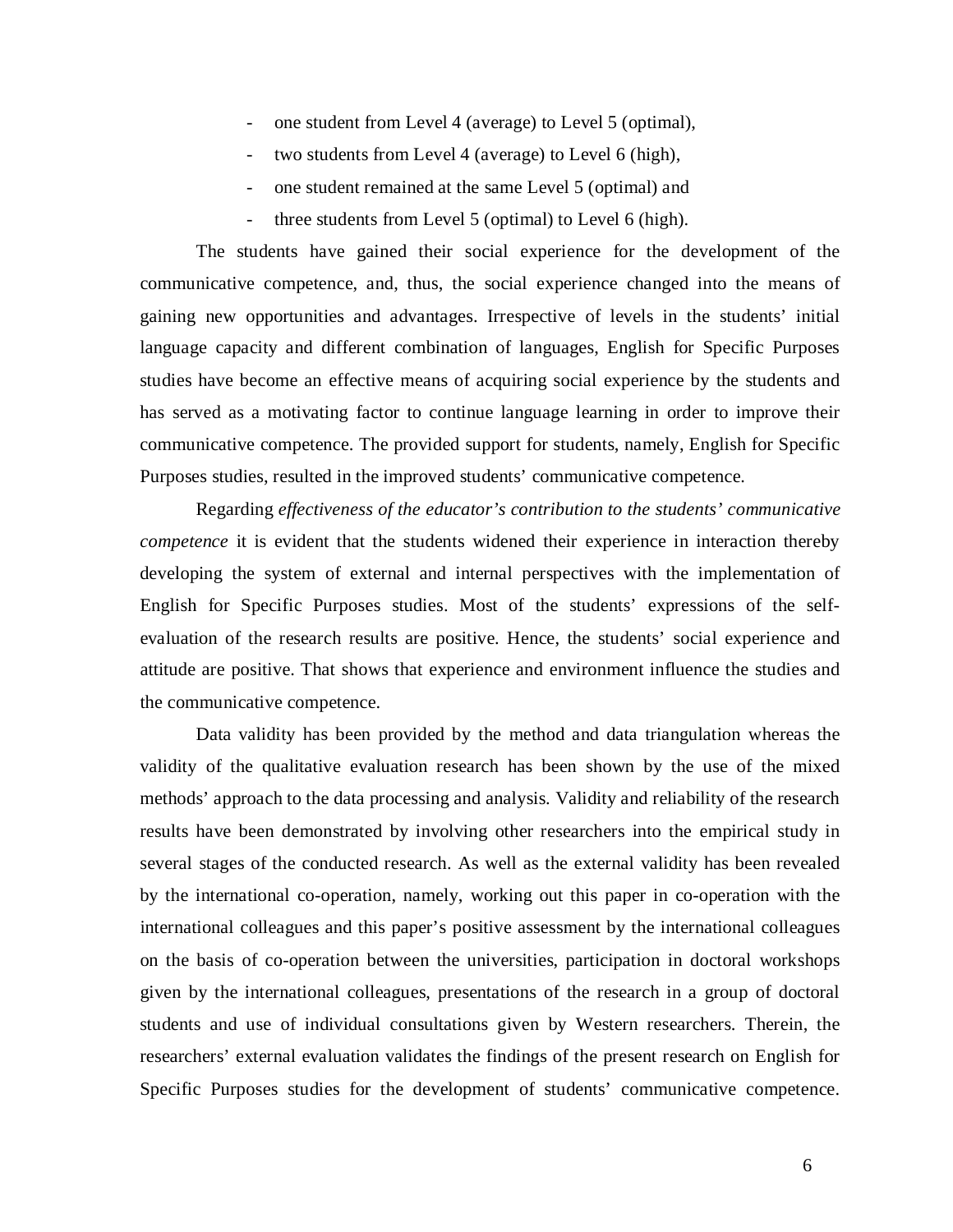Thus, the conclusion can be drawn that the implementation of English for Specific Purposes studies enhances students' communicative competence.

Hence, English for Specific Purposes studies for the development of students' communicative competence influences and determines the students' success or failure for acquiring tertiary language education and profession as illustrated in Figure 3.



*Figure 3:* **Successful use of English for Specific Purposes studies in language education**

Thus, efficient English for Specific Purposes studies provide student's personal experience in interaction as a condition for creation of new knowledge:

- if students' social experience in social interaction and cognitive activity is supported by English for Specific Purposes studies, students better attain the development of the communicative competence, and
- if students' needs are met and a support system is created that would secure their social experience in social interaction and cognitive activity, students demonstrate better results of the communicative competence.

The present research has *limitations*. A limitation is the empirical study conducted by involving the students and educators of one tertiary institution. Therein, the results of the study cannot be representative for the whole country. As well as the empirical study marks the opportunities of the development of students' communicative competence. Nevertheless, the results of the research may be used as a basis of fostering creativity of other tertiary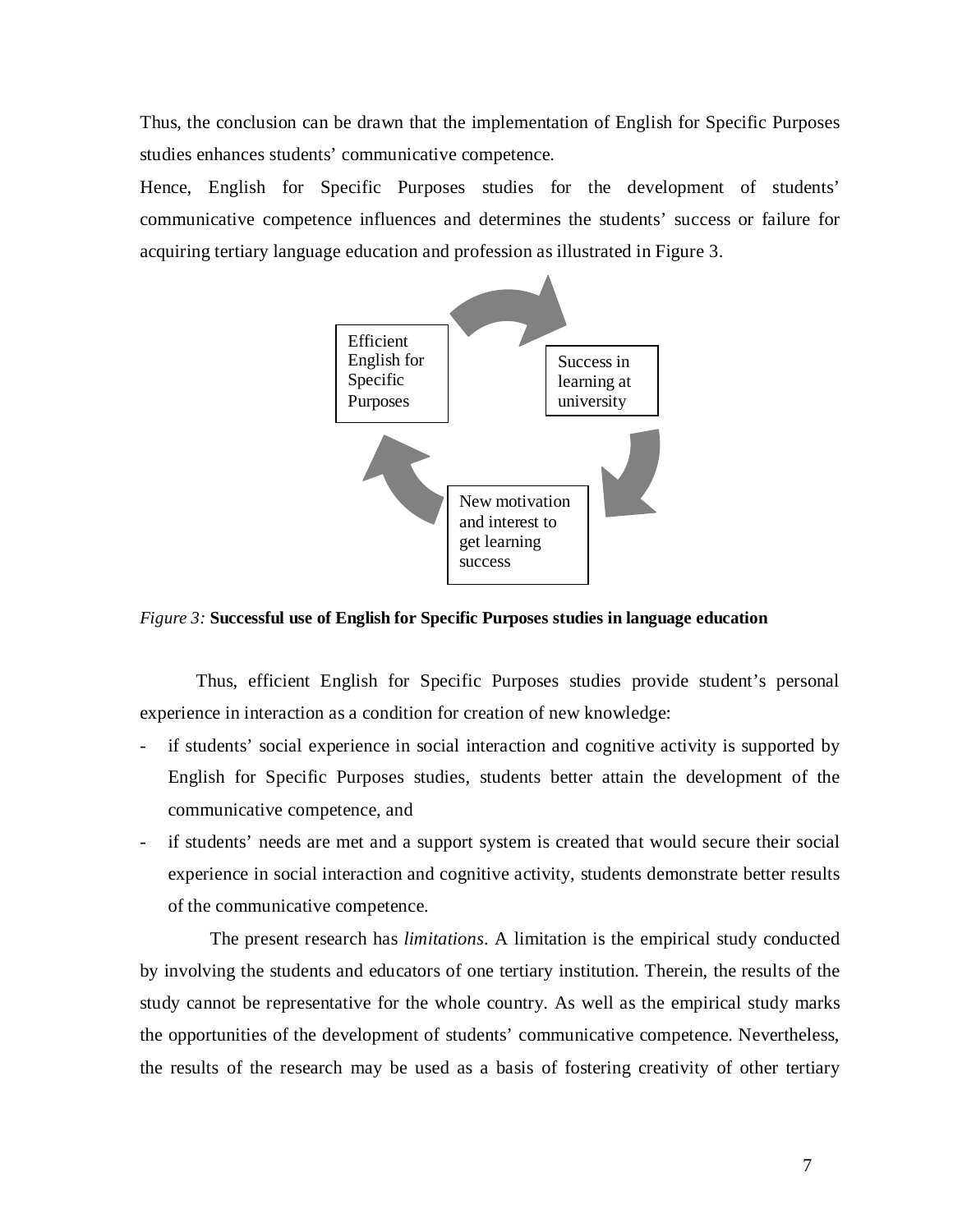institutions. If the results of other tertiary institutions had been available for analysis, different results could have been attained. There is a possibility to continue the study.

## **Conclusions**

The theoretical findings of the research allow drawing conclusions that English for Specific Purposes studies provide many interesting opportunities for fostering creativity as the basis of innovation within the knowledge triangle of education, research and innovation.

English for Specific Purposes studies for fostering creativity based on the Theory of the zone quasi-autonomous development (Цукерман, Елизарова, Фрумина, Чудинова 1993: 35) reveal the paradigm shift, namely, from the learner-centred approach to the peercentred approach.

The following hypothesis for further studies is put forth: in order to foster creativity in language education it is necessary to promote English for Specific Purposes studies as a favourable learning environment with the emphasis on peer-learning which supports successful use of language in a multicultural environment.

#### **Bibliography**

### **Monography (books)**

Čehlova, Z. (2002) *Izziņas aktivitāte mācībās.* Rīgā: RaKa.

Dirba, M. (2007) *Intercultural Learning and Language Education*. In: Aida Kruze, Iris Mortag, Dieter Schulz (Hg.). Sprachen- und Schulpolitik in Multikuturellen Gessellschaften. Leipziger Universtitatsverlag, pp. 101-109.

Goffman, E. (1977) *Rahmen-Analyse*. Ein Versuch über die Organisation von Alltagserfahrungen. Frankfurt a.M.: Suhrkamp.

Groeben, N. (1986) Handeln, Tun, Verhalten als Einheiten einer verstehend-erklärenden Psychologie. Tübingen: Francke.

Gulbe, A. (2008) *Metodoloģiskā kultūra topošā klavierspēles skolotāja darbība*. Promocijas darba kopsavilkums. Latvijas Universitāte.

Luhmann, N. (1988) *Erkenntnis als Konstruktion.* Bern: Benteli.

Maslo, I. (2006) Skolotāju sociālintegrējošās darbības modelēšana*.* In: I. Maslo *No zināšanām uz kompetentu darbību*. Latvijas Universitātes Akadēmiskais apgāds, pp. 35-44.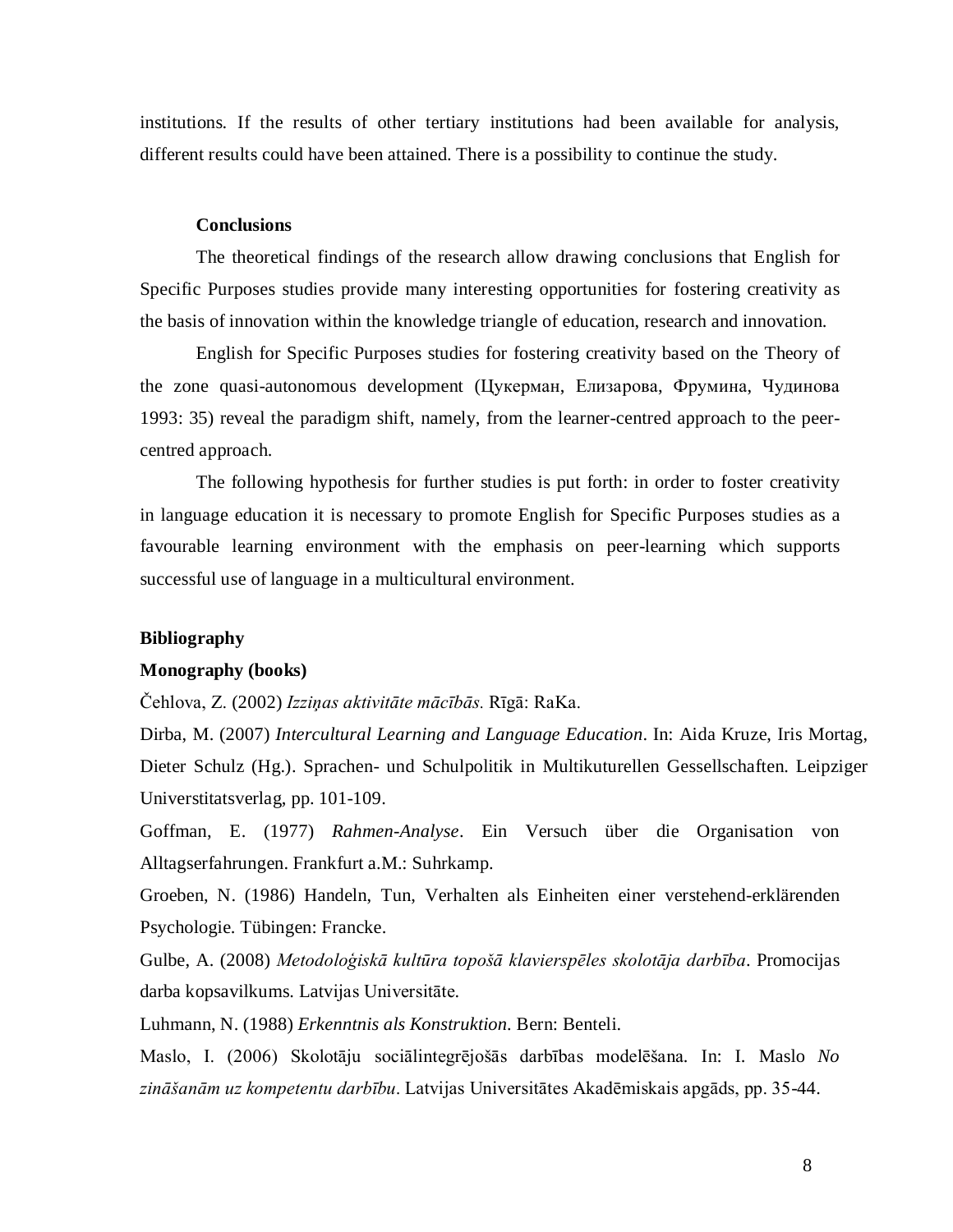Mead, G. H. (1973) *Geist, Identitat, und Gesselschaft*. Frankfurt. A. M.

Parsons, T. (1976) Theorie sozialer Systeme. Opladen: Westdeutscher Verlag.

Reich, K. (2005) Systemisch-konstruktivistische Pädagogik. Weinheim: Beltz.

Rohweder, L. (2007) *What kind of Sustainable Development do we talk about?* In: Kaivola,

T., & Rohweder, L (Eds) Towards Sustainable Development in Higher Education – Reflections. Ministry of Education in Finland. Pp. 22-27.

Vigotskis, L. (2002) *Domāšana un runa*. Izdevniecība "EVE" Rīga.

Мельникова А. (2003) *Язык и национальный характер*. Речь.

## **Conference proceedings**

Abasheva, C. (2010) Specifics of the English Language Education in the Study Groups with Different Mother Tongues. In: Marnauza, M., Ed. 5th International scientific conference *Theory for Practice in the Education of Contemporary Society* of Riga Teacher Training and Educational Management Academy 25 - 27 March 2010 Riga, Latvia, pp. 428-431.

Ahrens, A., Zaščerinska, J. (2010) Social Dimension of Web 2.0 in Student Teacher Professional Development. Association for Teacher Education in Europe Spring Conference 2010: *Teacher of the 21st Century: Quality Education for Quality Teaching*, Riga, Latvia**,** 7-8 May 2010, pp. 179-186.

Maslo, E. (2007) *Transformative Learning Space for Life-Long Foreign Languages Learning.* In: D.Cunningham, D.Markus, J.Valdmanis [u.c.] (Eds). International Nordic-Baltic Region Conference of FIPLV Innovations in Language Teaching and Learning in the Multicultural Context 15-16 June, 2007, Riga, Latvia, - Rīga: SIA "Izglītības soļi", 2007. pp. 38-46.

Mylett, T., Gluck, R. (2004) *Learning and Language: Supporting Group Work. So Group Work Supports Learning.* Paper presented at the 18<sup>th</sup> Association of Industrial Relations Academics Australia and New Zealand Conference, Griffith University, 3-6 February 2004. pp. 1-10.

Robbins, D. (2007) *Vygotsky's and Leontiev's Non-classical Psychology Related to Second Language Acquisition.* In: D.Cunningham, D.Markus, J.Valdmanis [u.c.] (Eds). International Nordic-Baltic Region Conference of FIPLV Innovations in Language Teaching and Learning